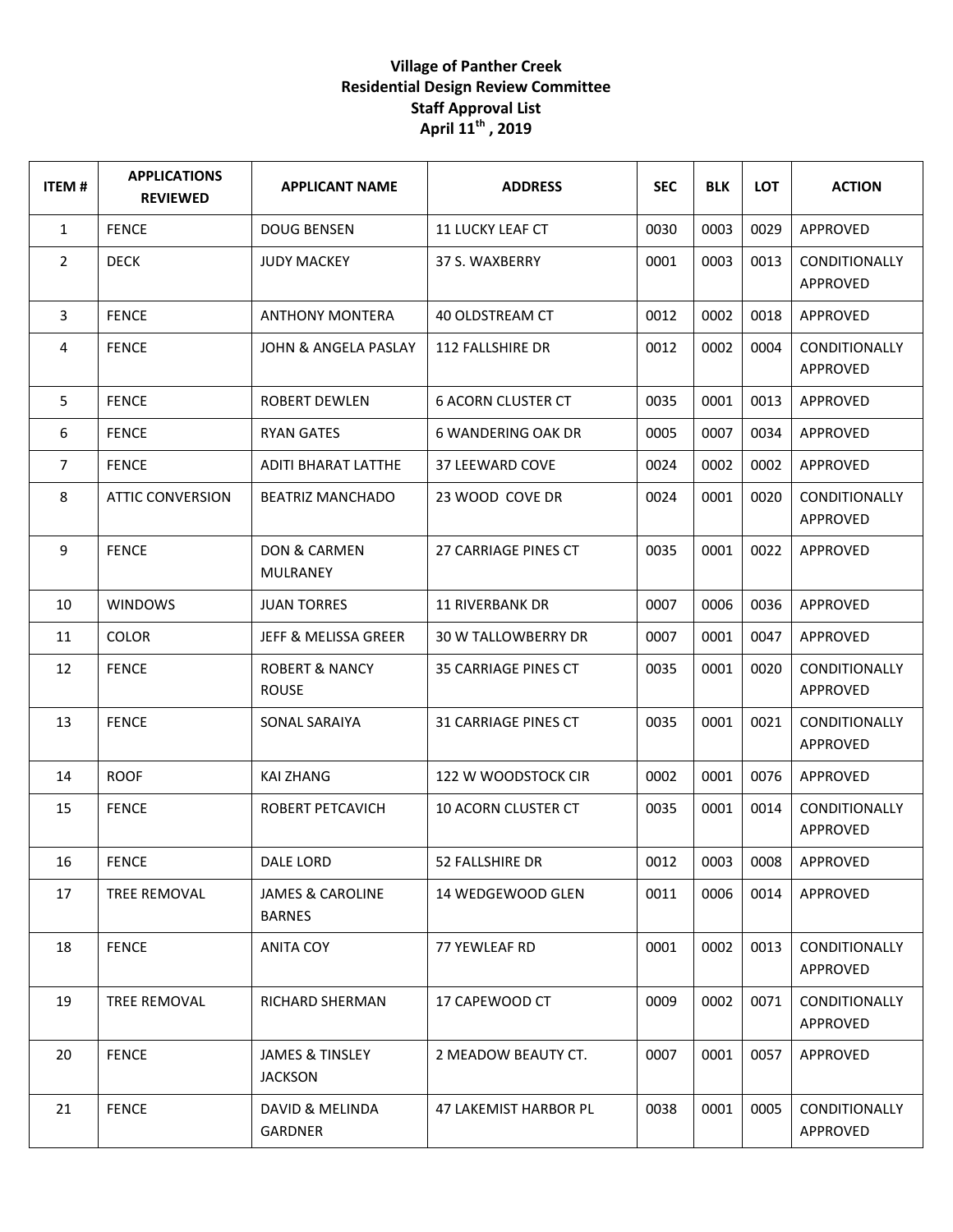## **Village of Panther Creek Residential Design Review Committee Staff Approval List April 11th , 2019**

| 22 | <b>COLOR</b>                          | <b>BETTY GRAY</b>                                  | <b>30 BITTERWOOD CIR</b>            | 0020 | 0002 | 0005 | APPROVED                                |
|----|---------------------------------------|----------------------------------------------------|-------------------------------------|------|------|------|-----------------------------------------|
| 23 | TREE REMOVAL                          | <b>JOSE &amp; KARYNA NUNEZ</b>                     | 102 N MISTY MORNING<br><b>TRACE</b> | 0031 | 0002 | 0001 | APPROVED                                |
| 24 | ROOM CONVERSION                       | <b>HARISH GANDHI</b>                               | <b>18 WINDWARD CT</b>               | 0042 | 0001 | 0019 | CONDITIONALLY<br>APPROVED               |
| 25 | <b>WINDOWS</b>                        | <b>MARK AND SHAYLA</b><br>MULLEE                   | <b>30 N HAVENRIDGE DR</b>           | 0010 | 0001 | 0049 | APPROVED                                |
| 26 | <b>ATTACHED PATIO</b><br><b>COVER</b> | JAY & KELLEY INGRAM                                | 23 RUSTIC VIEW CT                   | 0029 | 0001 | 0016 | CONDITIONALLY<br><b>APPROVED</b>        |
| 27 | <b>ROOF</b>                           | <b>JEANINE DUHON</b>                               | 11 DASHWOOD FOREST ST               | 0012 | 0002 | 0045 | APPROVED                                |
| 28 | <b>ROOF</b>                           | LAWRENCE N KREMER                                  | <b>6 GREENRIDGE FOREST DR</b>       | 0014 | 0002 | 0003 | APPROVED                                |
| 29 | <b>FENCE</b>                          | <b>MATTHEW DUPREE</b>                              | 22 PINEASH CT                       | 0002 | 0001 | 0027 | APPROVED                                |
| 30 | PATIO COVER                           | <b>MORGAN L WHATLEY</b>                            | 27 FALLING STAR RD                  | 0014 | 0004 | 0002 | <b>CONDITIONALLY</b><br>APPROVED        |
| 31 | <b>SHED</b>                           | <b>CHRIS &amp; DANELLE</b><br><b>LIDDELL</b>       | 13 BASAL BRIER CT                   | 0001 | 0002 | 0047 | CONDITIONALLY<br>APPROVED               |
| 32 | <b>DECK</b>                           | <b>STEVE &amp; CHERYL KENNY</b>                    | 13 MAYWIND CT                       | 0002 | 0003 | 0016 | APPROVED                                |
| 33 | <b>WINDOWS</b>                        | <b>MARK YOUSSEF</b>                                | <b>19 ACORN CLUSTER CT</b>          | 0035 | 0001 | 0007 | APPROVED                                |
| 34 | <b>COLOR</b>                          | <b>MARK YOUSSEF</b>                                | <b>19 ACORN CLUSTER CT</b>          | 0035 | 0001 | 0007 | APPROVED                                |
| 35 | TREE REMOVAL                          | <b>MAGNLIA POND</b><br><b>CONDOMINIUMS</b>         | <b>MAGNOLIA POND</b>                | 0040 | 0000 | 0000 | APPROVED                                |
| 36 | RAILING                               | <b>ROBERT GEORGE &amp;</b><br><b>MARTHA FOSTER</b> | 55 VISTA COVE DR                    | 0034 | 0001 | 0036 | APPROVED                                |
| 37 | <b>ROOF</b>                           | <b>ANNA NELSON</b>                                 | <b>8 MAYFAIR GROVE CT</b>           | 0010 | 0002 | 0004 | APPROVED                                |
| 38 | COLOR                                 | MICHAEL BEAUBIEN                                   | 4 SPICEBUSH CT                      | 0005 | 0005 | 0012 | APPROVED                                |
| 39 | <b>FENCE</b>                          | <b>VERA J GOULAIT</b>                              | 42 WILLOWWOOD CIRCLE                | 0001 | 0000 | 0067 | APPROVED                                |
| 40 | <b>FENCE</b>                          | <b>CHRISTIE OLIVER</b>                             | 38 WILLOWWOOD CIRCLE                | 0001 | 0000 | 0068 | APPROVED                                |
| 41 | <b>DECK</b>                           | <b>CHRISTIE OLIVER</b>                             | 38 WILLOWWOOD CIRCLE                | 0001 | 0000 | 0068 | APPROVED                                |
| 42 | <b>FENCE</b>                          | MARC MOESKER                                       | <b>25 ROSEDALE BROOK CT</b>         | 0010 | 0002 | 0038 | APPROVED                                |
| 43 | <b>SPA</b>                            | <b>MARC MOESKER</b>                                | 25 ROSEDALE BROOK CT                | 0010 | 0002 | 0038 | <b>CONDITIONALLY</b><br><b>APPROVED</b> |
| 42 | PATIO COVER                           | <b>RYLAN PRUITT</b>                                | 25 E LANCE LEAF RD                  | 0001 | 0003 | 0065 | <b>CONDITIONALLY</b><br>APPROVED        |
| 44 | <b>FENCE</b>                          | <b>KENNETH BERNTSEN</b>                            | <b>11 FAWNCHASE CT</b>              | 0001 | 0003 | 0065 | CONDITIONALLY<br>APPROVED               |